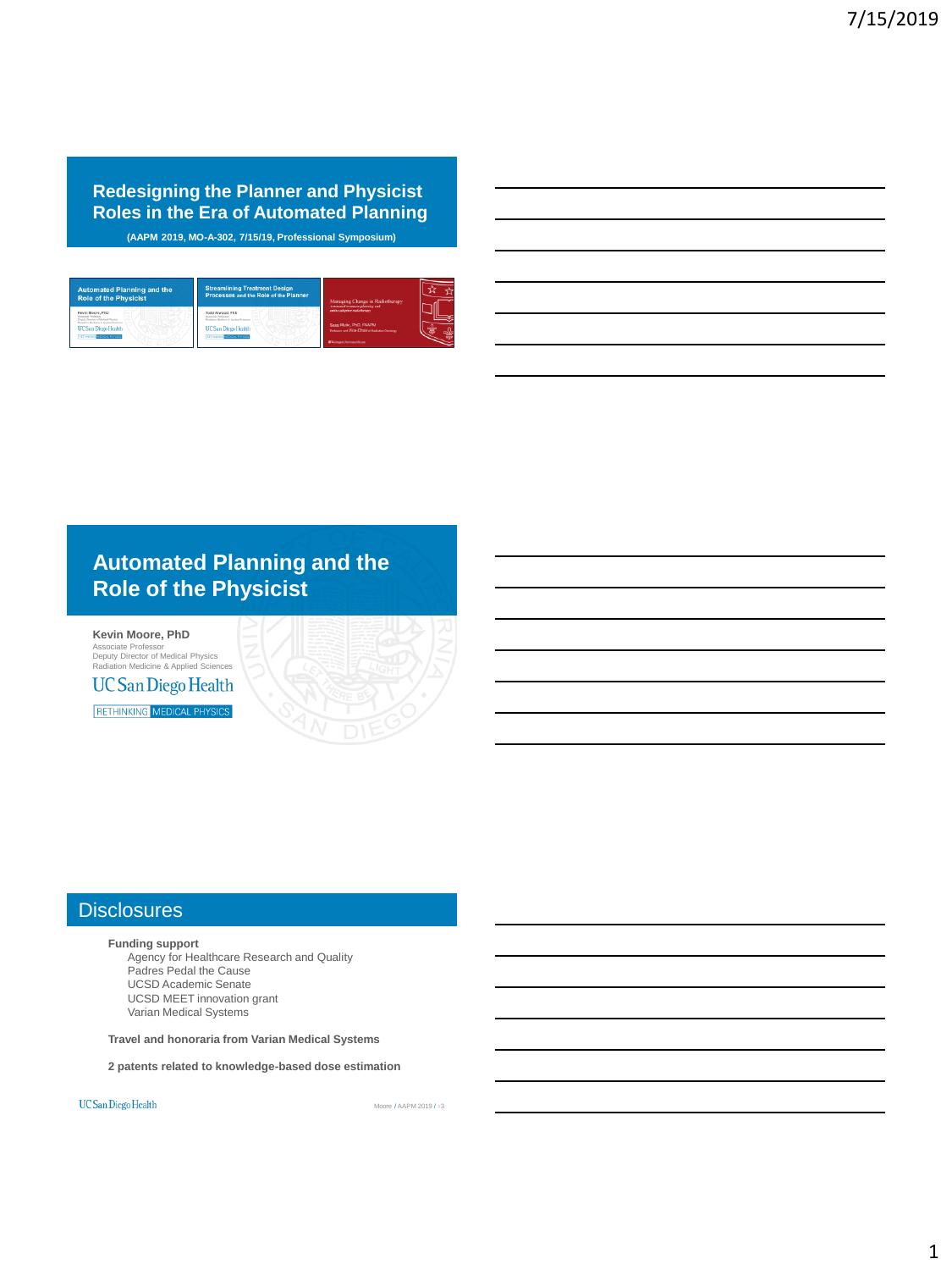## **Outline**

• **What effect will automated planning have on clinical radiotherapy?**

UC San Diego Health

Moore / AAPM 2019 / #4

## **Outline**

- **What effect will has automated planning have had on clinical radiotherapy?**
- **What is the physicist's role in driving this change?**

UC San Diego Health

Moore / AAPM 20

## The twin claims of automated planning

|                          | <b>Evidence from</b><br>retrospective studies | Evidence in real-world<br>clinical practice                                                                                                                                                                                                                                                                                                                                                                                                                                                                |
|--------------------------|-----------------------------------------------|------------------------------------------------------------------------------------------------------------------------------------------------------------------------------------------------------------------------------------------------------------------------------------------------------------------------------------------------------------------------------------------------------------------------------------------------------------------------------------------------------------|
| <b>Improved quality</b>  | $Lots^{2-16}$                                 | Little <sup>1,15-16</sup>                                                                                                                                                                                                                                                                                                                                                                                                                                                                                  |
| <b>Higher efficiency</b> | Lots (of claims) $2-16$                       | $L$ ittle <sup>1,16</sup>                                                                                                                                                                                                                                                                                                                                                                                                                                                                                  |
|                          |                                               | <sup>2</sup> Appenzoller et al. Med Phys 39, 7446 (2012)<br><sup>3</sup> Moore <i>et al.</i> US Patent 20120310615 (2014)<br><sup>4</sup> Shiraishi et al. Med Phys 42, 908-917 (2014).<br><sup>5</sup> Moore <i>et al.</i> Journal of Physics, 489, 012055 (2014)<br><sup>4</sup> Moore and Shiraishi, Patent WO2016081916A1 (2014)<br>7Moore et al. IJROBP. 92, 228-235 (2015).<br><sup>8</sup> Shiraishi and Moore, Med Phys. 43, 378-387 (2016).<br><sup>9</sup> Li et al. IJROBP. 97, 164-172 (2017). |

UC San Diego Health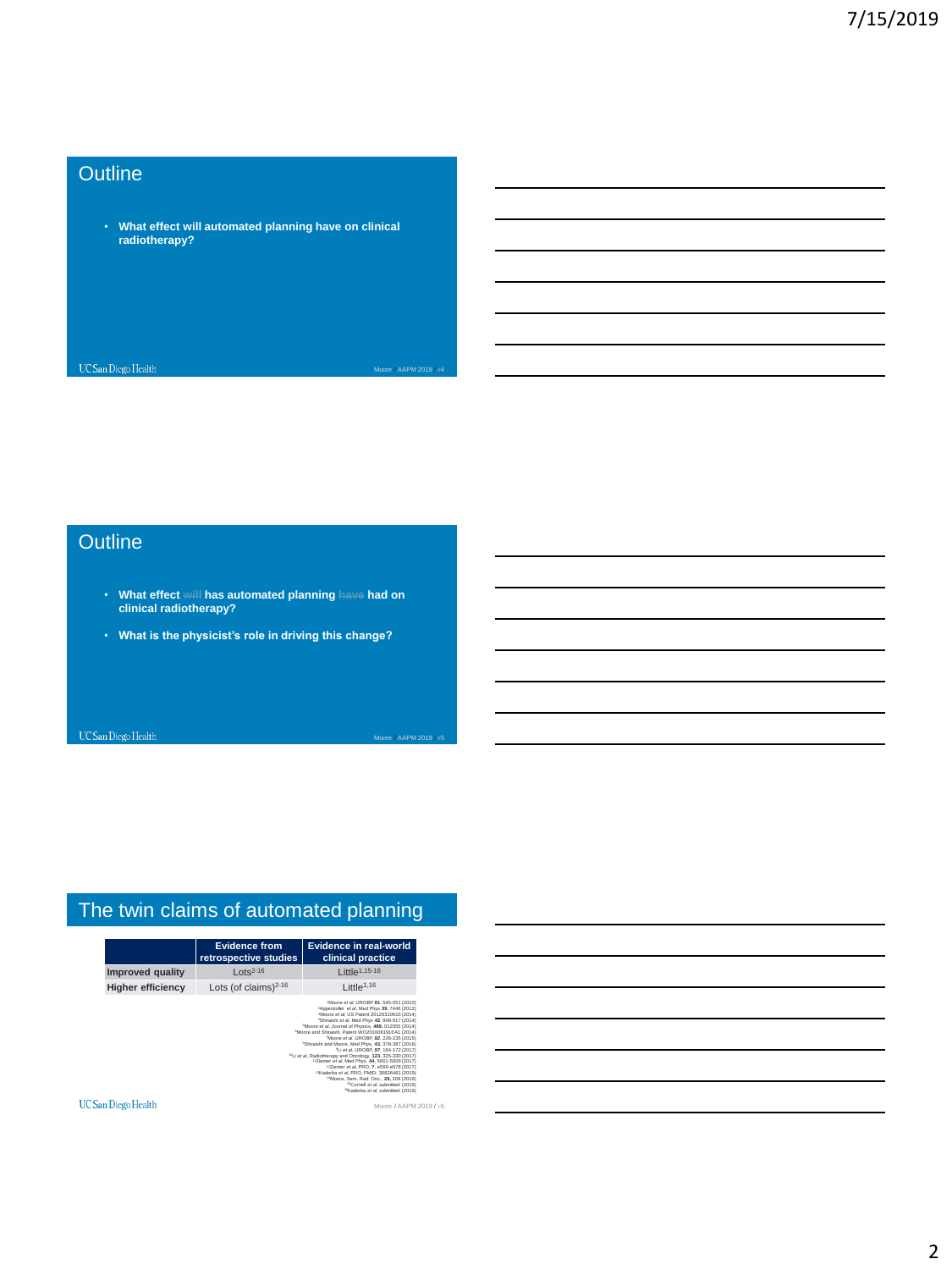| Roadmap for implementation |              |                            |                                        |                      |                                                |                        |  |  |
|----------------------------|--------------|----------------------------|----------------------------------------|----------------------|------------------------------------------------|------------------------|--|--|
|                            | 2016         |                            |                                        |                      |                                                |                        |  |  |
|                            |              | Phase 0<br>human plans     | Phase 1<br>human vs KBP                | Phase 2<br>KBP+human | Phase 3<br><b>KBP</b> only                     |                        |  |  |
|                            |              |                            |                                        |                      |                                                |                        |  |  |
|                            | <b>Phase</b> | Implementation             | <b>Implementation</b><br><b>Action</b> |                      | <b>Implementation</b><br><b>Endpoint</b>       |                        |  |  |
|                            |              | Phase 0 (~500 pts)         | KBP modeling and validation            |                      | KBP development, quality gap<br>quantification |                        |  |  |
|                            |              | Phase 1 (376 pts)          | Blinded comparison                     |                      | Establishment of KBP non-inferiority           |                        |  |  |
|                            |              | Phase 2 (>1500 pts)        | KBP, then human planner                |                      | Efficiency + any improvements                  |                        |  |  |
|                            | Phase 3      |                            | KBP only                               |                      | "Planning as a service"                        |                        |  |  |
|                            |              | <b>UC</b> San Diego Health |                                        |                      |                                                | Moore / AAPM 2019 / #7 |  |  |

| $\sim$ $\sim$ $\sim$ $\sim$ $\sim$ $\sim$ $\sim$ |  |  |
|--------------------------------------------------|--|--|
|                                                  |  |  |
|                                                  |  |  |
|                                                  |  |  |

# Phase 0-2 methods



# Phase 0 analysis



UC San Diego Health

R. Kaderka et al, Prac Rad Onc, PMID: 30826481 (2019)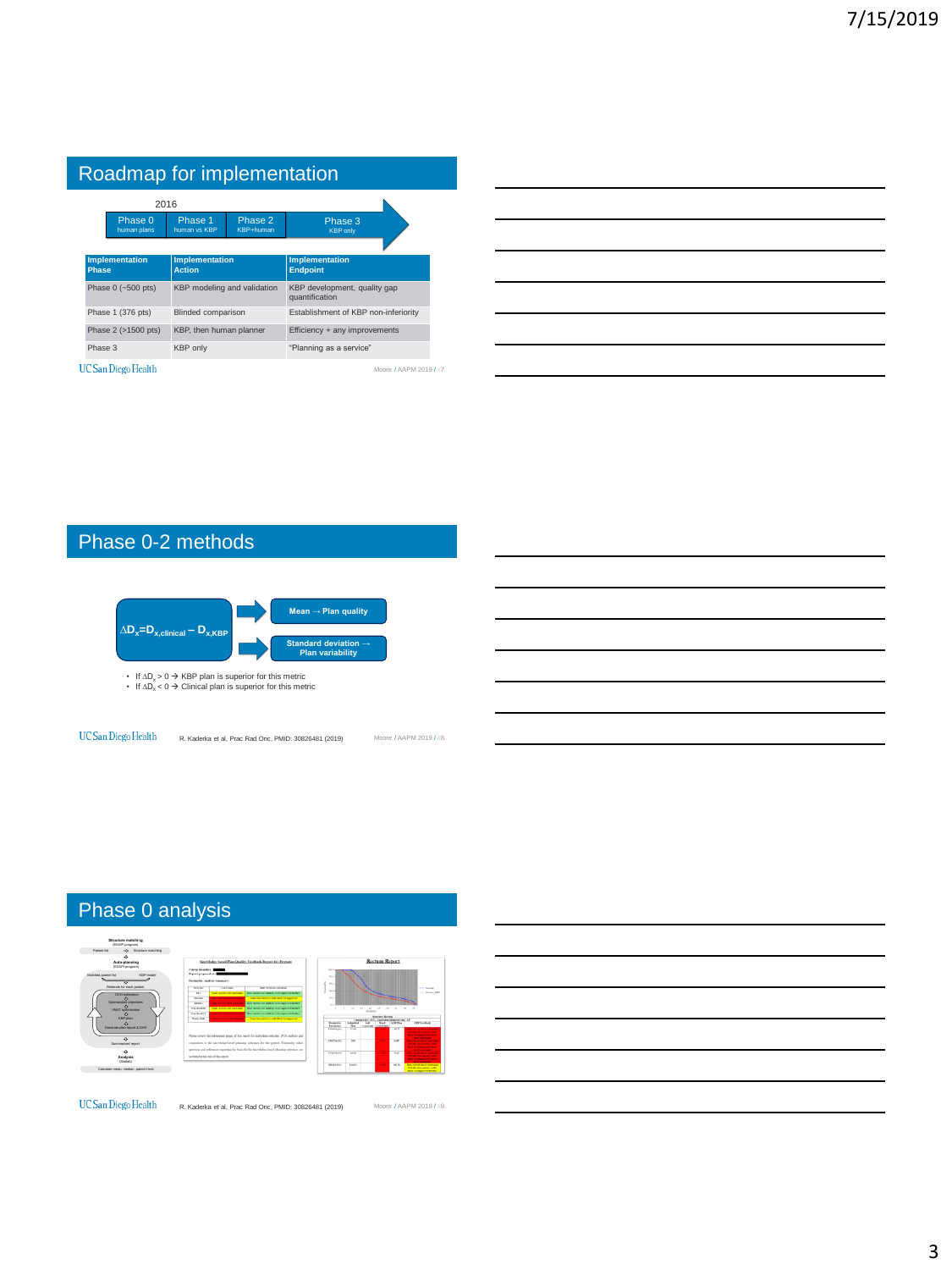## Phase 0 results



**Dmean Mandible Dmean Pharynx Dmean Submandib. L Dmean Submandib. R Dmean Thyroid Dmean Lips Dmean Parotid left Dmean Parotid right Dmean Spinal cord Dmean \* \*\*\* \*\*\* \*\*\* \*\*\* \*\*\* \*\*\* \***

Moore / AAPM 2019 / #10

 $UC$ San Diego Health

R. Kaderka et al, Prac Rad Onc, PMID: 30826481 (2019)

## Phase 1 methods



## Phase 1 results



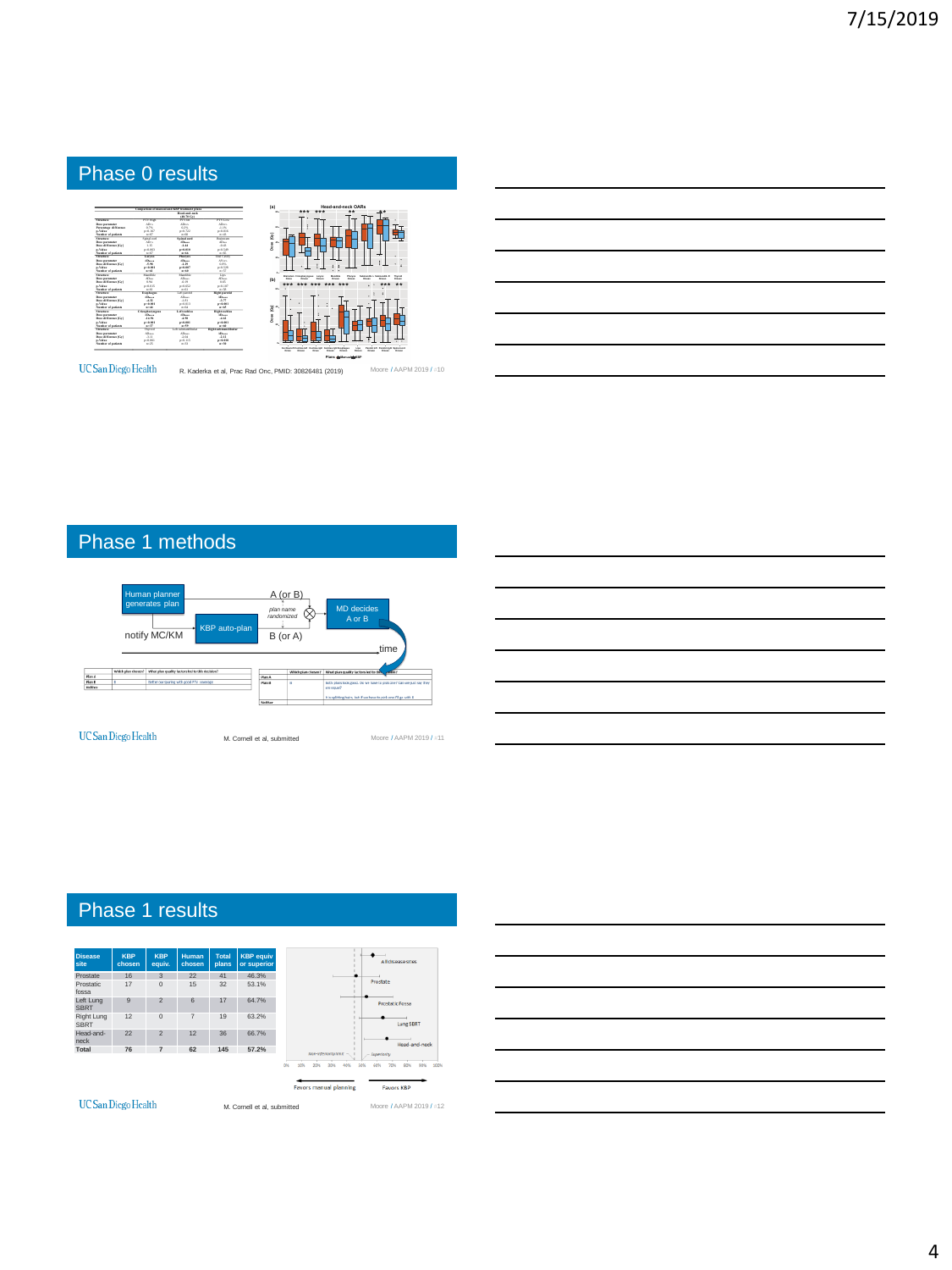

| <u> 1989 - Andrea Stadt Britain, amerikansk politik (* 1958)</u> |  |  |
|------------------------------------------------------------------|--|--|
|                                                                  |  |  |
|                                                                  |  |  |
| <u> 1980 - Johann Barn, amerikansk politiker (d. 1980)</u>       |  |  |
|                                                                  |  |  |
|                                                                  |  |  |

 $\overline{\phantom{0}}$ 

## Phase 2 methods



## Phase 2 results



UC San Diego Health

R. Kaderka et al, submitted Moore / AAPM 2019 / #15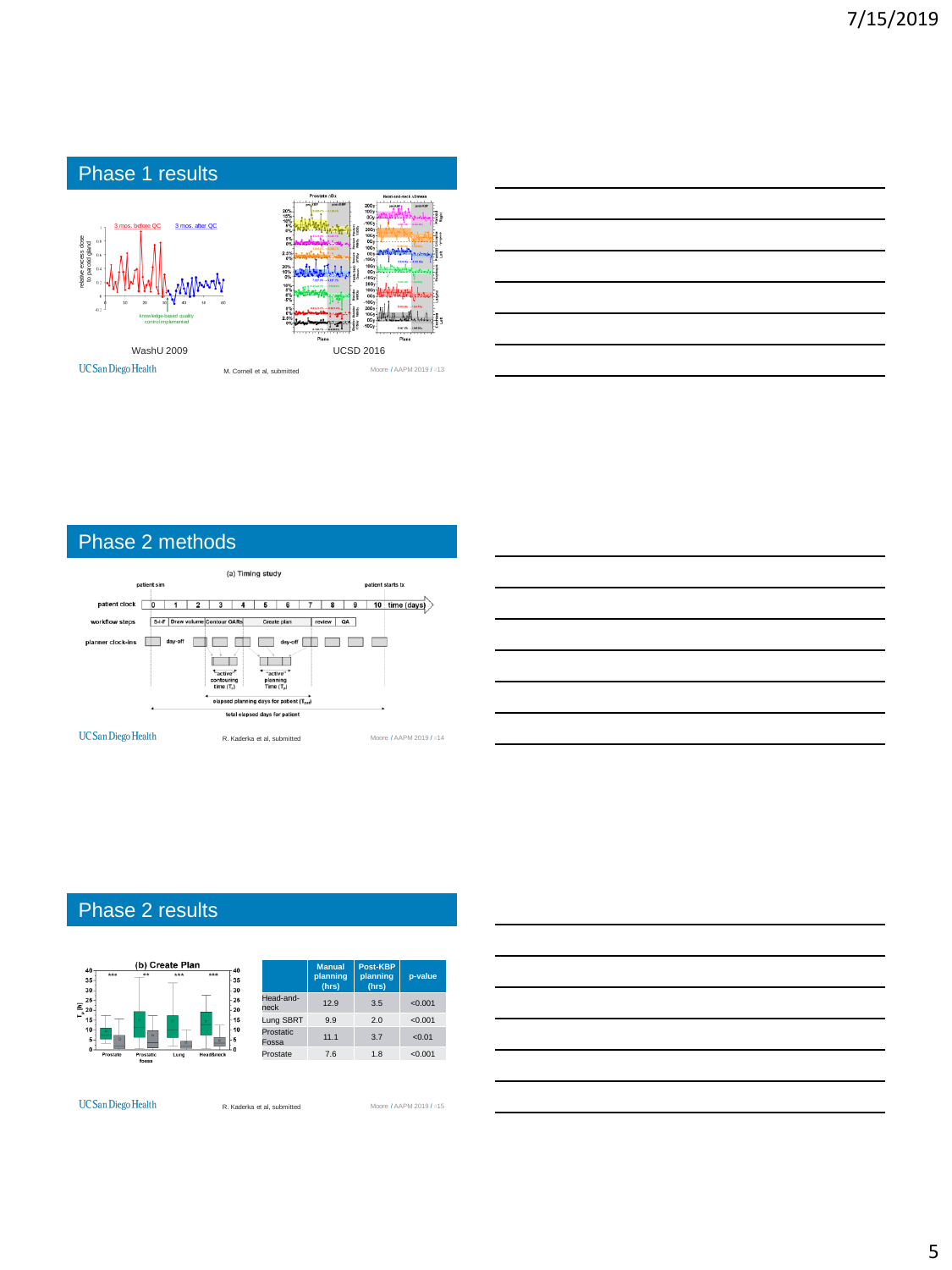## The durability of KBP QC effect



UC San Diego Health

Moore / AAPM 2019 / #16

## The durability of KBP QC effect

|                                        | <b>Head-and-neck OARs</b>                     |                                                                                                         |
|----------------------------------------|-----------------------------------------------|---------------------------------------------------------------------------------------------------------|
| 30 Gy<br>pre-KBP<br>20 Gv              | post-KBP                                      |                                                                                                         |
| 10 Gy<br>0 Gy<br>20 Gy                 |                                               | Cochlea left Dmean<br>$6.0{\pm}7.8{\rm Gy} \rightarrow 0.0{\pm}2.2{\rm Gy}$                             |
| 10 Gy<br>0 Gy<br>30 Gv                 |                                               | Cochlea right Dmean<br>$5.2 \pm 6.2$ Gy $\rightarrow$ 0.1±2.0Gy                                         |
| 20 Gy<br>10 Gy<br>$0 G_Y$              |                                               | <b>Cricopharyngeus Dmean</b>                                                                            |
| 10 Gv<br>0 Gy<br>$20 \text{ Gy}$       |                                               | $15.0\pm15.0$ Gy $\rightarrow$ 0.4±3.5Gy<br>Esophagus Dmean<br>$4.2{\pm}4.2$ Gy $\rightarrow$ 0.2±1.9Gy |
| 10 Gy<br>0 Gy                          |                                               | Larynx Dmean<br>$5.8\pm5.9$ Gy $\rightarrow$ 0.3±2.0Gy                                                  |
| 10 Gy<br>0 Gv<br>10 Gy                 |                                               | Parotid left Dmean<br>$3.5 \pm 4.0$ Gy $\rightarrow -0.1 \pm 2.8$ Gy<br>Parotid right Dmean             |
| $0 \, \mathrm{Gy}$<br>$-100$           |                                               | $4.5 \pm 5.7$ Gy $- 0.2 \pm 3.4$ Gy                                                                     |
| 20<br>20<br>50<br>10<br>$\Lambda \cap$ | 20<br>120 130<br>10<br>100<br>2ť<br>90<br>110 |                                                                                                         |
| pre-KBP patients                       | post-KBP patients                             |                                                                                                         |
| )iego Health                           |                                               | Moore / AAPM 2019 / #17                                                                                 |

## The physicist's role in clinical KBP



UC San Diego Health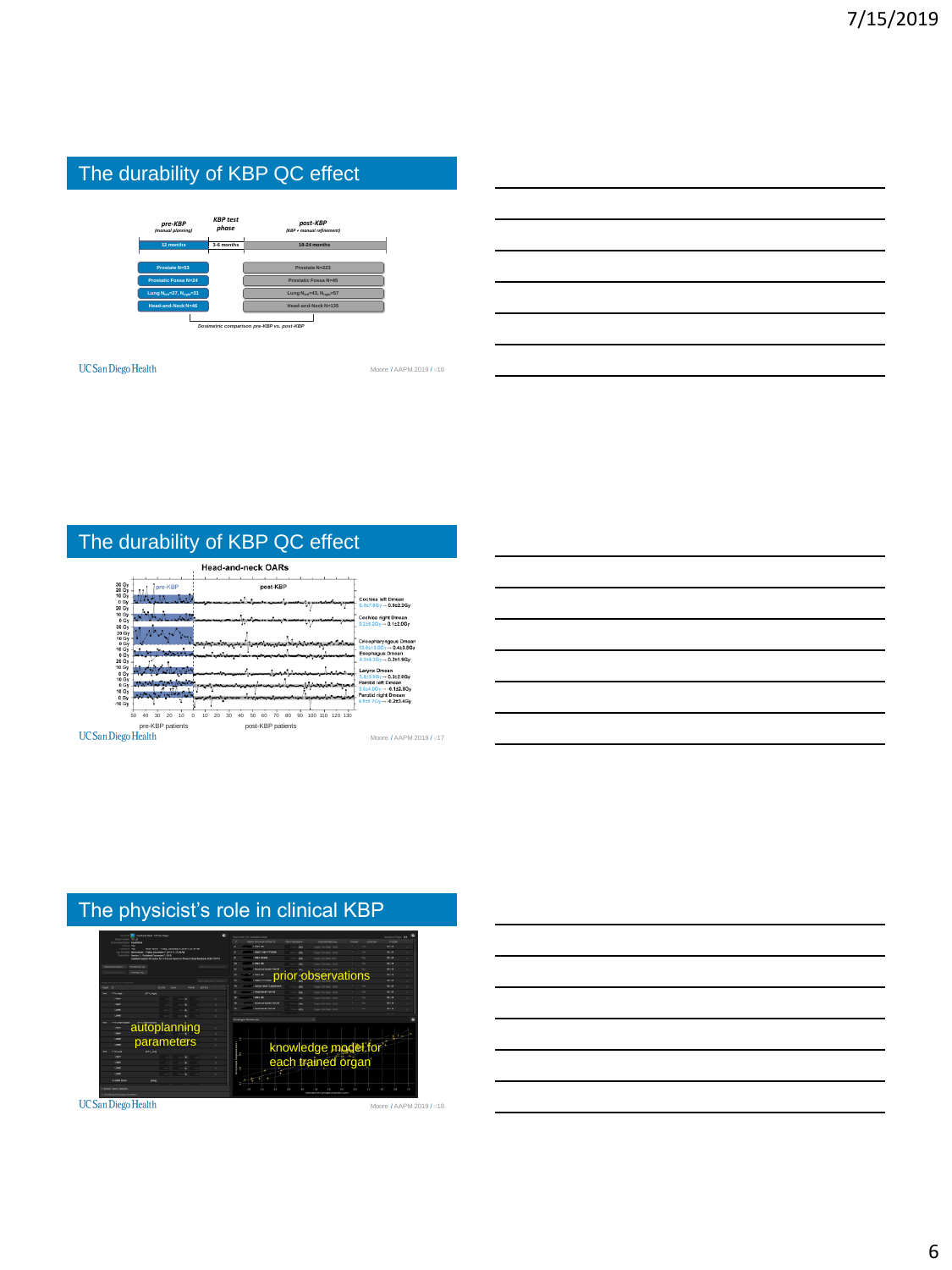|                          |                       |                                             | The physicist's role in clinical KBP        |                                                      |                                                                   |
|--------------------------|-----------------------|---------------------------------------------|---------------------------------------------|------------------------------------------------------|-------------------------------------------------------------------|
|                          | Still to be developed | <b>Model training</b><br>underway (Phase 0) | <b>Routing in clinical use</b><br>(Phase 2) | Routines being<br>undated/tested aboad<br>of Phase 3 | Phase 3 routine (KBP)<br>only unless hard<br>constraint violated) |
| SRS isolated             |                       |                                             |                                             |                                                      | $\rightarrow$ Huneckro                                            |
| Prostate                 |                       |                                             |                                             |                                                      | Awaiting disease team                                             |
| <b>Prostatio Fossa</b>   |                       |                                             |                                             |                                                      | Awaiting disease team                                             |
| Lung SBRT                |                       |                                             |                                             |                                                      | Awaiting disease team                                             |
| <b>Head-and-neck</b>     |                       |                                             |                                             | Unitated Q3 2018                                     |                                                                   |
| <b>SRS involved MM</b>   |                       |                                             | > HyperArc                                  |                                                      |                                                                   |
| Prostate + nodes         |                       | Revising Q1 2019                            |                                             |                                                      |                                                                   |
| <b>GYN</b>               |                       |                                             |                                             |                                                      |                                                                   |
| <b>Liver SBRT</b>        |                       | Revising Q1 2019                            |                                             |                                                      |                                                                   |
| Pancreas SBRT            |                       | Revising 01 2019                            |                                             |                                                      |                                                                   |
| Americial                |                       |                                             |                                             |                                                      |                                                                   |
| Glichlastoma             |                       |                                             |                                             |                                                      |                                                                   |
| SRS v15 RapidPlan        |                       |                                             |                                             |                                                      |                                                                   |
| Lymphoma                 |                       |                                             |                                             |                                                      |                                                                   |
| Soine SBRT               |                       |                                             |                                             |                                                      |                                                                   |
| Lung (fractionated)      |                       |                                             | Q1 2019                                     |                                                      |                                                                   |
| <b>GI (fractionated)</b> | 022019                |                                             |                                             |                                                      |                                                                   |
| Sarcoma                  |                       |                                             | Q1 2019                                     |                                                      |                                                                   |
| CSI                      |                       |                                             |                                             |                                                      |                                                                   |
| <b>VMAT breast</b>       |                       |                                             |                                             |                                                      |                                                                   |
| Olicomet general         |                       |                                             |                                             |                                                      |                                                                   |

## Which to focus on as physicists?

**Mitigating the risks of automated planning implementation Accelerating the pace of automated planning adoption** UC San Diego Health Moore / AAPM 20

## Current radiotherapy workflow



UC San Diego Health

Moore / AAPM 2019 / #21

7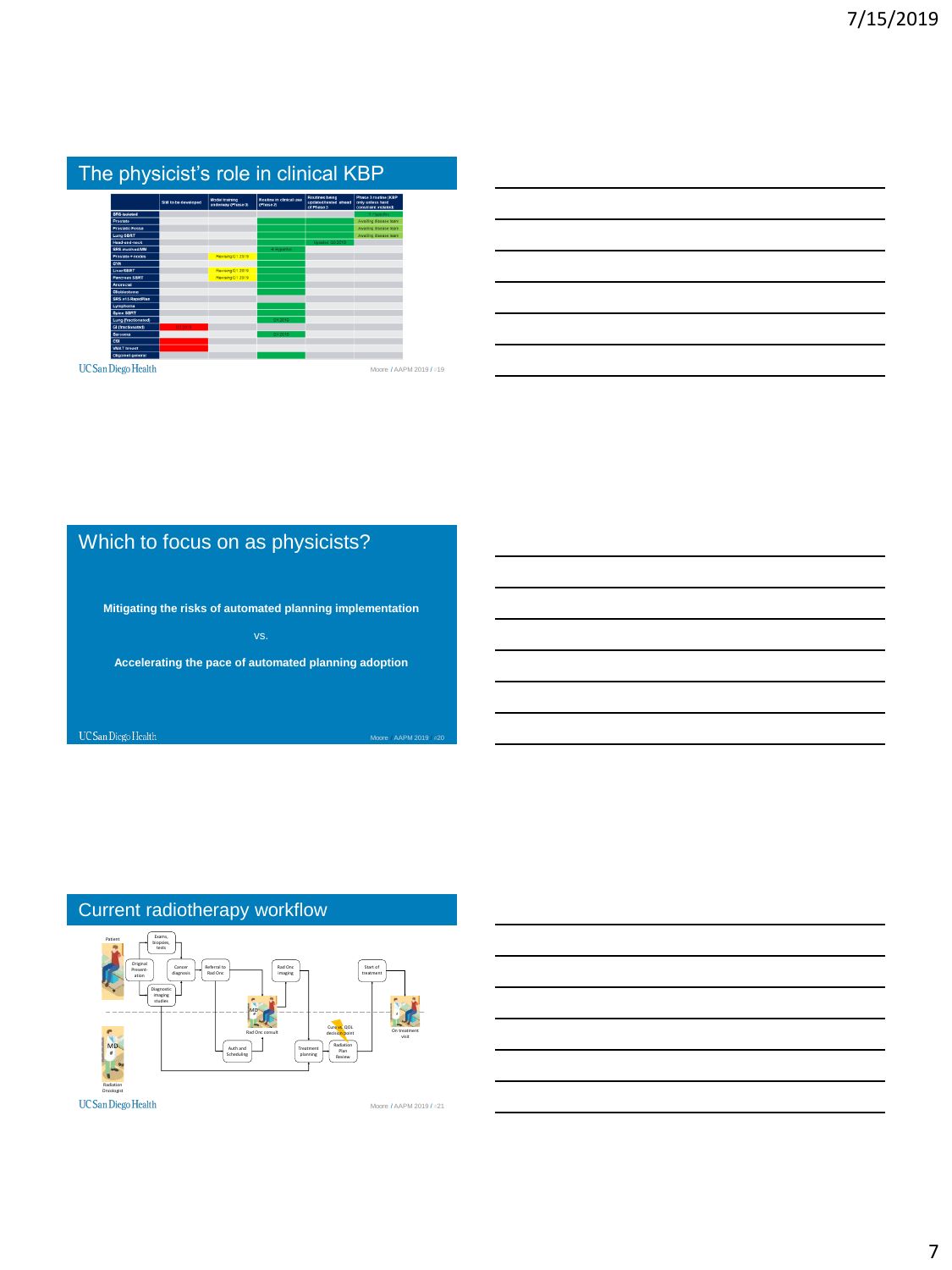## Automation implies new conversations



CONSERVATIVE (PRIORITY: QUALITY OF LIFE) AGGRESIVE (PRIORITY: CURE) PERSONALIZED DECISION MAKING AXIS

Moore / AAPM 2019 / #22

UC San Diego Health

## Physicist-driven shared decision making?



## **Conclusions**

- **This time is different.**
- **Inaction is risky. To patients, and to the health of our field.**
- **If you are not currently involved heavily in the day-to-day treatment planning design process, the implementation of automated planning is the perfect opportunity to reclaim a critical role.**

#### UC San Diego Health